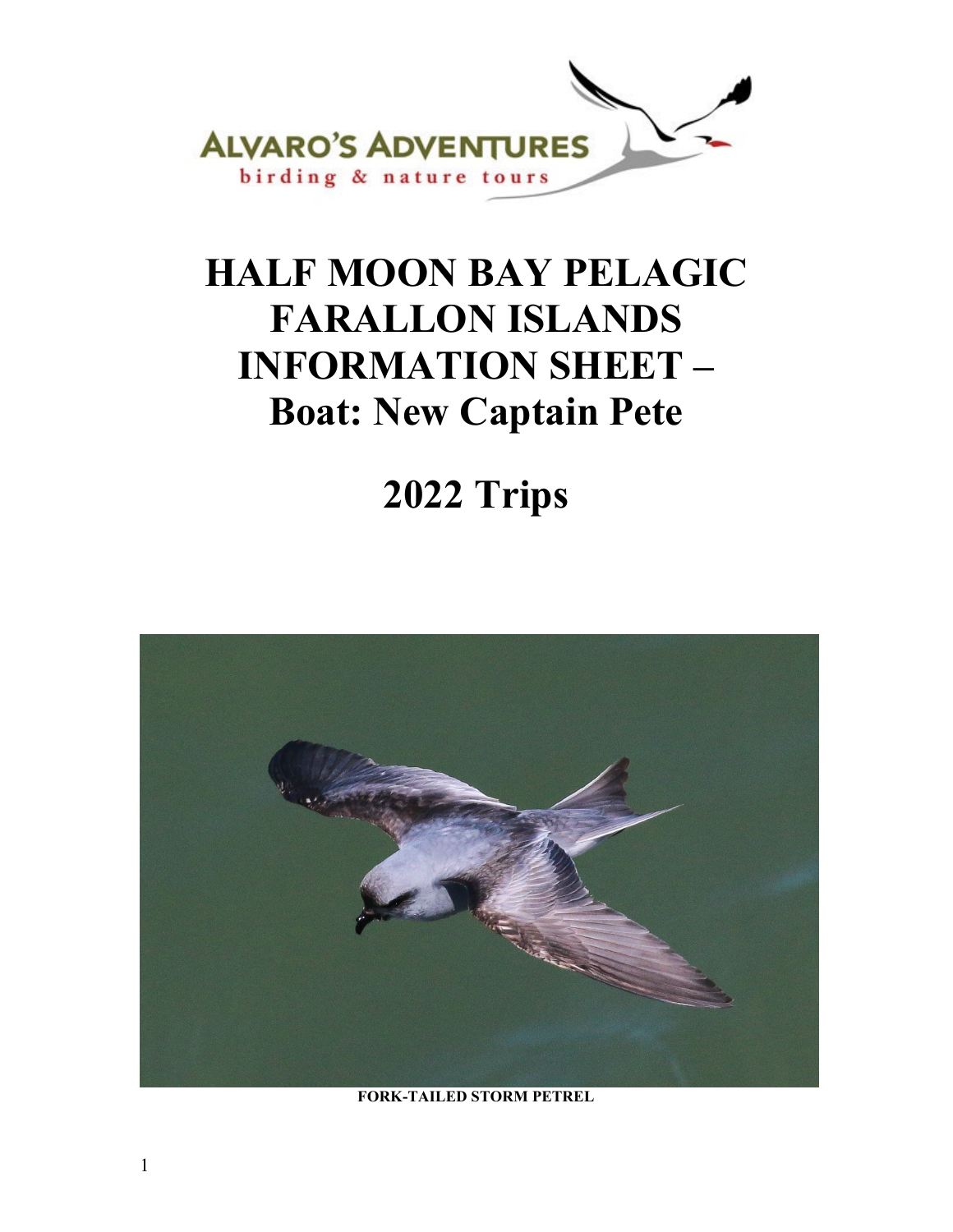

### **PROCEDURES DURING COVID-19**

 We will be adhering to regulations set forth by San Mateo County with regards to charter boat operations. These regulations may be updated as the season progresses. Currently as of Feb 2022 our county requires mask wearing in the indoor (cabin) of the boat, but this requirement may be lifted as early as the  $15<sup>th</sup>$  of Feb. Masks are not required on deck. We expect that in 2022 policies by the county will loosen as the pandemic becomes an endemic disease, but we will adapt to any new requirements and will let you know before the trip.

#### **WHERE AND WHEN**

Meet at **6:30 am** in front of the Harbor Master's building at the base of Johnson Pier in Pillar Point Harbor. There are public restrooms right here. We will leave approximately at 7:00 but be here at 6:30 to give yourself a buffer! Our return will be approximately between 4:30 - 5:00 pm, but weather or sea conditions may slow us down, don't book a flight too close to return times due to this uncertainty.

Our boat is on the last slip on the left in the pier and it (New Captain Pete) is the first in the line. Check in with Alvaro at the base of the pier upon arrival. However, if you arrive late and no one is in front of the Harbor Master's building, head to the boat (please try to phone me to let me know if you are late). Do not board the boat unless a crew member or one of the guides is there to help.

#### *My cell phone is 650-504-7779 just in case.*

Note that you will be asked to sign a Liability Waiver before going on the trip, you need sign this only ONCE during the calendar year. You will be sent a link, this is an online waiver and I do not need a hard copy once you sign. Thanks!

#### **DIRECTIONS TO HARBOR**

From the South or East Bays, take Highways 101, 280, or 880 to Highway 92 West. Turn right (North) on Highway 1 in Half Moon Bay. Turn left (West) on Capistrano Road (signal light four miles North of Half Moon Bay). Take the first left into Pillar Point Harbor.

From the North Bay, take Highway 1 South seven miles past Pacifica. Turn right (West) on Capistrano Road, and take the first left into Pillar Point Harbor.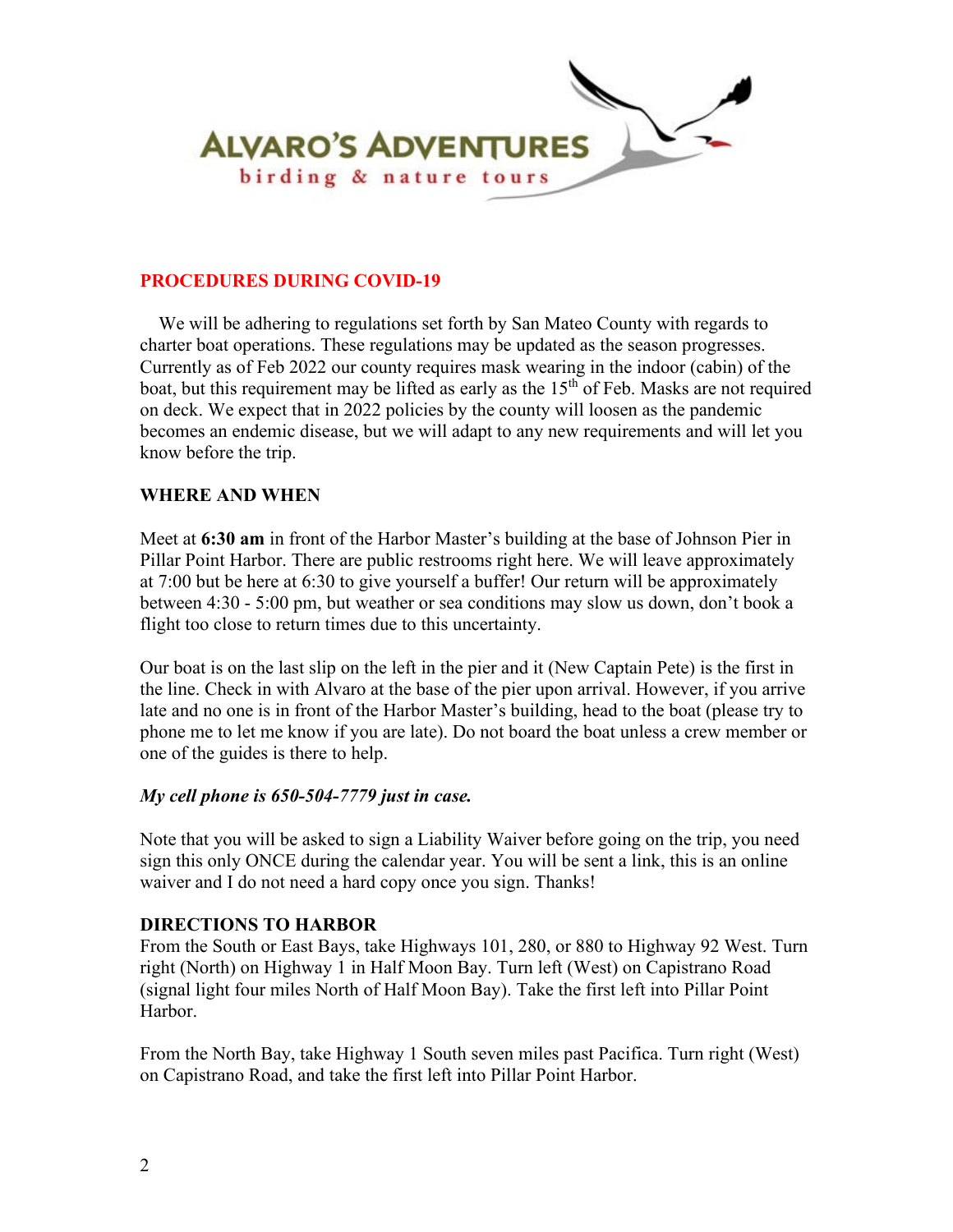

Google Map Here <http://goo.gl/maps/nIvlb>

# **PARKING**

There is plenty of free parking at the harbor, below is an overhead photo showing arrows where parking is available. However, DO NOT park immediately in front of the shops, this area is designated as 2-hour parking and you will get a ticket if you are there all day. Park behind the shops, in the rows nearer to the Harbor Master's building, or across the street in the big parking area closer to hwy 1 or in the lot to the west of the parking for the stores/shops/restaurants (see arrows below).



**Red arrows = good parking. The white rectangular building below the center arrow are the shops. Avoid the parking area immediately in front of the shops, those are two hours max.** 

# **COFFEE OPTIONS**

Sit down breakfast is a difficult to find early in the morning in Half Moon Bay. However, the fishermen and locals frequent "The Press Café" in El Granada just across hwy 1 from the harbor, it opens at 5 am!! That is according to recent information (Jan 2022)

<http://thepressgrilledcheese.com/>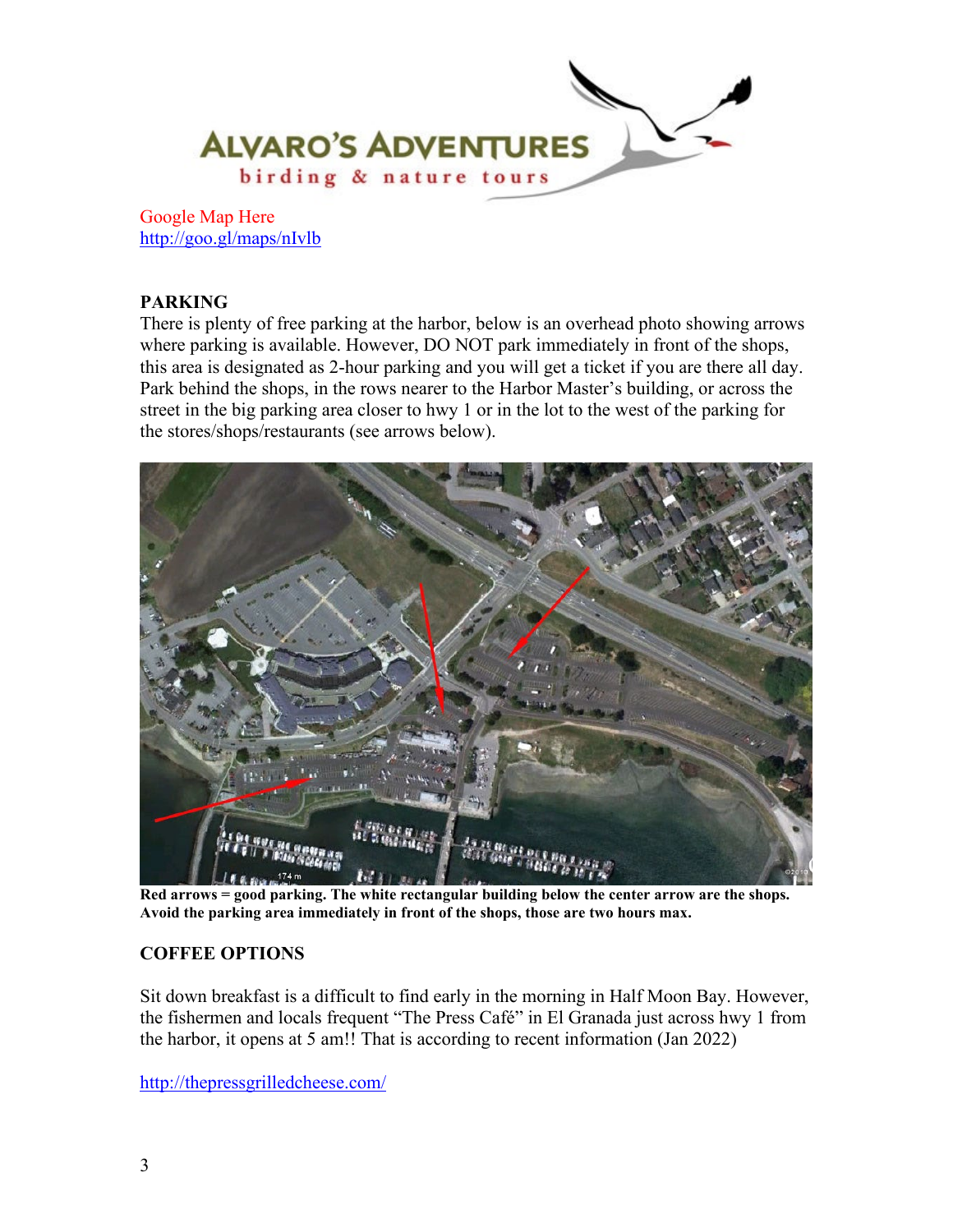

Peet's Coffee in Half Moon Bay opens at 5 am on weekends and has pastries and coffee. There is also a Starbuck's in Half Moon Bay and various other local coffee shops, you would have to look at opening times. In the harbor Ketch Joanne restaurant, seafood is their specialty, is a favorite for dinner and post trip celebration!

# **OUR BOAT**

The boat we will be on today is the New Captain Pete, a 53-foot coast guard certified charter vessel. It is a classic West Coast fishing charter boat – and a fantastic birding boat too! All required safety equipment is present on the boat. Captain Michael Cabanas has been birding with us for many years, previously as one of the skippers on the Huli Cat. He knows our waters well. He has been taking people fishing and whale watching out of Pillar Point Harbor for years, and knows where to find the bait, and that is where the birds and whales will be as well! Also he is a good humored and very helpful guy who we really enjoy doing pelagics with, as he is also keen on keeping us safe and comfortable out there. The boat has two "heads" or restrooms, but no galley or cooking facilities other than a microwave oven you can use to heat packaged soups etc. Before the trip Captain Michael or our deck hand will give us a summary of safety features and aspects of the boat.



This is the New Captain Pete with Half Moon Bay in the background.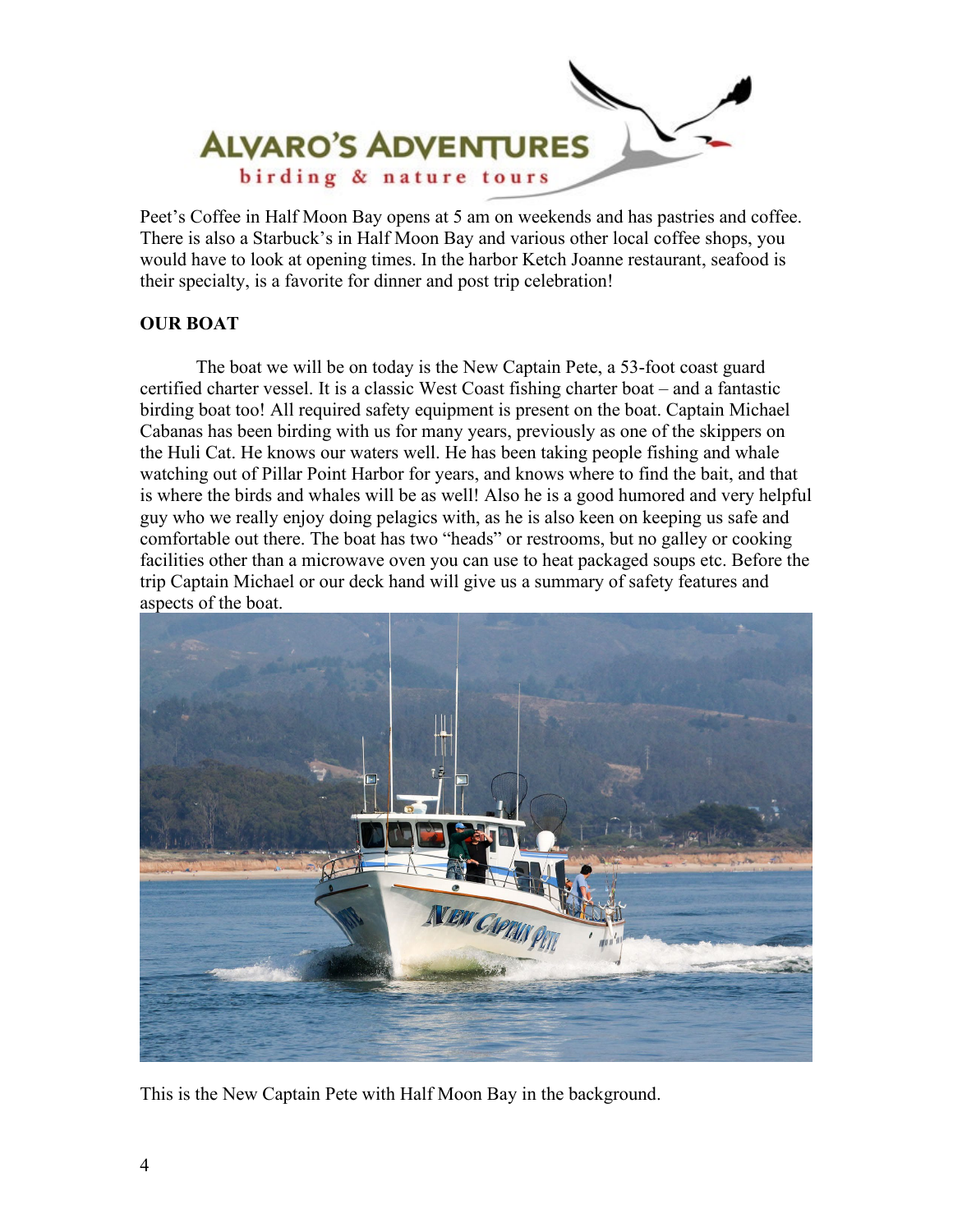

#### **OUR GUIDES – SPOTTERS**

All of our guides are volunteers, some may be professional biologists, teachers, tour guides, or just great seabirders but they do this for the experience of getting many hours out on the ocean, and their interest in both seabirds, and showing people seabirds. But to be clear they are not employees, they do this because they find it interesting and fun. As such, keep in mind that they will do all they can to get you on the birds, inform you about the birds, and share the excitement of offshore seabirding but they are not working, they are sharing! I hope very soon to have short write ups on everyone who leads with me, so you can have a better idea of who you are chatting with when on the boat! Do understand that for me I put a great deal of importance in expertise and experience, but I value highly the ability to communicate, and inform about the local birds. Some guides are born educators, others are born rare bird finders, and some are a bit, or a lot, of both. Where possible I also try to involve young people as guides, to foster their interest in birding, the ocean, and particularly so young birders who have an interest in making the natural world their career.

#### **FIELD GUIDE – Birds and Wildlife**

 Local California birders Steve Howell and Brian Sullivan have written a small and very practical guide to the species we see offshore on our trips. For more information: <https://www.amazon.com/Offshore-Sea-Life-Guide-Princeton/dp/0691166137> <http://press.princeton.edu/titles/10465.html>

Steve Howell and Kirk Zufelt have just (Aug 2019) published an amazing book for the identification of seabirds throughout the world. Highly recommended: <https://press.princeton.edu/titles/14015.html>

Note that Steve Howell and Brian Sullivan are sometimes spotting for our trips, so perhaps you can get your book signed!

# **CHUMMING**

If you have been on pelagics in other parts of the continent or the world, you will know that part of the process of bringing birds close to the boat is to provide fish or squid to "chum in" the birds. Here in Central California, all of the ports (Half Moon Bay, Monterey Bay, Bodega Bay) take you to waters that are part of marine sanctuaries. As such chumming for birds is not permitted in these waters. Chumming in the course of fishing is allowed.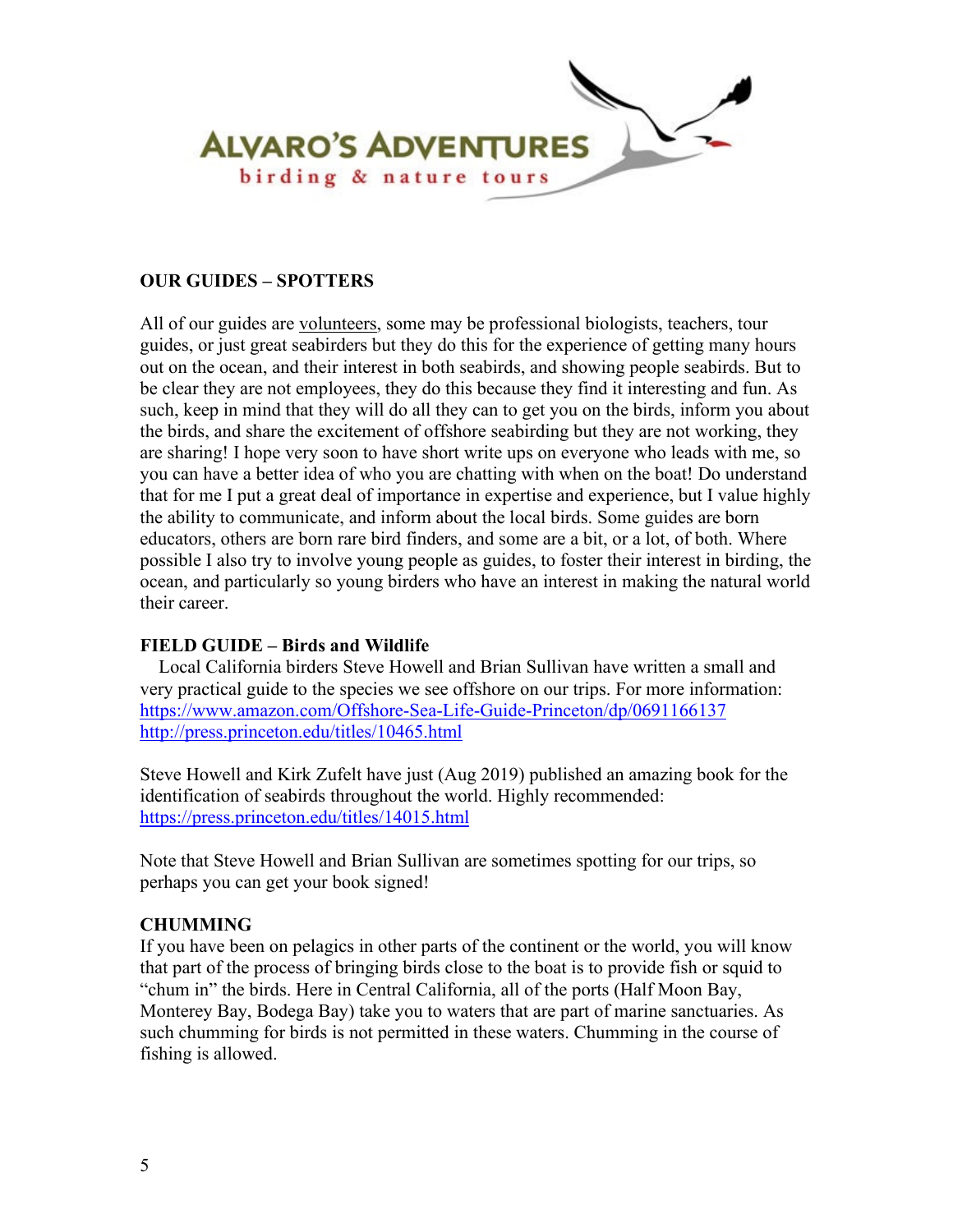

### **FISHING**

Our trips are birding trips, but if pelagic fish such as Albacore Tuna are available, or the right temperature waters are present (Aug to October), we may put out trolling lines to catch a fish. In the past, we have found that going to tuna waters has provided us with great birding, the speed of trolling is good for birding, and the process of bringing in the fish can attract birds. Hawaiian Petrels have come in to the slick created from the capture of Albacore on our trips. Capture of tuna on a trip will be rare, but we may be trying here and there.

#### **TIPPING**

Our birding guides do not expect a tip, although if you are a tipper, please go ahead. However, to conduct our operations we are required by law to employ a Coast Guard certified deck hand. The deck hand helps the captain to pilot the vessel, as well as in cleaning, maintenance, keeping the restrooms looking good etc. They are an invaluable part of our trip. In fishing trips deck hands make their earnings largely on tips and filleting fish, on birding trips this does not happen (unless we catch a fish!). To keep birding boats happening, we would love to keep deck hands happy. If you wish to do so, a tip for our deckhand would be **greatly appreciated**. Little by little we are turning these folks into birders, sometimes they have spotted some good stuff for us too! It is amazing what a life time at sea does to prime you to be a great bird, shark, or whale spotter. We are thankful for the great deck hands we have on our boats.

# **OUR PLAN**

Our aim is to get offshore into waters off the continental shelf. The San Francisco trips will head slightly northwest, or west to get to SF Waters. The San Mateo trips will head west or southwest. The Half Moon Bay Classics will head to offshore waters, but exactly where we go will depend on where most of the bird activity has been recently. Winter trips may spend more time inside or the continental shelf or right at the edge, rather than heading well offshore, as bird distribution at this time of year may be denser inside of the shelf. Weather dictates where we can go, and we realize that the albatross, storm petrels and other goodies tend to be at or beyond the continental shelf so we do our best to get there and look for these birds. Depending our speed, it takes over two hours to reach the deeper waters off the continental shelf. However, weather could preclude us from getting exactly to where we want to be. Knock on wood, it will not happen!

# **LUNCH**

Lunch will not be provided onboard; the boat does have a microwave although most folks pack a sandwich or food that does not need heating. Please pack your own lunch to bring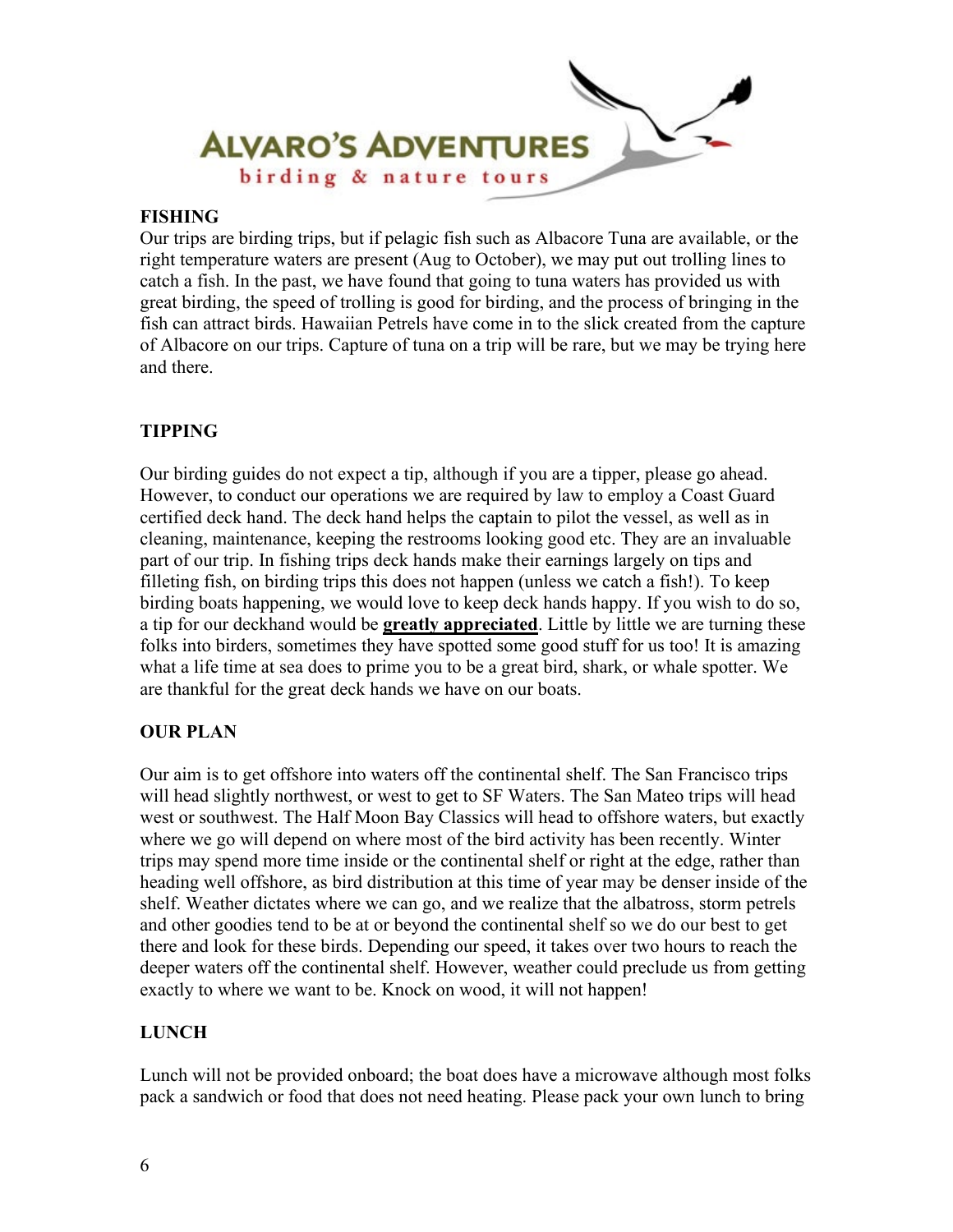

on the boat. Take plenty of water or liquids. Essentially, be prepared to be out all day so have an appropriate amount of food and drink. Keeping your stomach active and working on something is often a good way to avoid seasickness; some folks munch on dry crackers, saltines or ginger snaps throughout the day! I am of the opinion that this helps substantially in keeping you feeling comfortable on a boat.

#### **COMFORT AND SEASICKNESS**

Part of what makes this such a rich part of the ocean are the cold water currents and upwelling of cold water offshore. This cold water makes for a generally cool to cold air temperature on a pelagic boat trip. The key is to have layers, that way you can take layers off or put some on depending on the cold or warmth you will experience. Even on a still and relatively warm day, the movement of the boat itself creates enough breeze to drop the effective temperature by a noticeable margin. What can be assured is that it is not going to be hot, and rarely does it ever feel warm. So, avoid shorts, short sleeves and make sure you are prepared for it to be cool to cold. Extra layers you do not need can be left in your pack in the cabin, but you may be happy to have the extra layers if it is a cold day! Better safe than sorry. It seldom rains on us before November, but ocean mist is possible anytime in the summer or fall, so a waterproof layer is always good.

If there is a breeze and we have some spray be prepared to guard your binoculars and or camera against the salt water. Have plastic bags and or dry paper towel to keep your gear from getting wet, and drying it off if need be. You can store gear in the cabin and have it safe from the elements if you need to.

Comfortable footwear is good! You will be standing for a great part of the day, and often balancing as the boat moves, comfortable shoes that are also not slippery are great to have on a boat. Avoid any slippery shoe, even if it is not all that wet, the deck of the boat can get moist and you want to make sure you have a firm grip on the deck at all times. Avoid open toed sandals; first of all because you may get cold, but second of all because in trying to maintain balance you may get stepped on by a fellow birder! It happens, and it can be really painful if you are wearing sandals. But if this is your preferred footwear and are most comfortable wearing them, just be aware of the negatives.

Do not bring a scope, or tripod. These are essentially useless and a bother on a boat. They will channel the boat vibrations right to your scope or camera and the boat movement will make it impossible to use your scope or camera on a tripod. If you will be doing photography, hand holding the camera is the way to go!

#### *Seasickness*

If prone to seasickness, look into over the counter medications, and choose the nondrowsy varieties. There is non-drowsy Dramamine, although some folks prefer Bonine. You can also see your doctor to get a prescription Scopace patch, people swear by "the patch" although many complain that they get a dry mouth feeling, so do bring along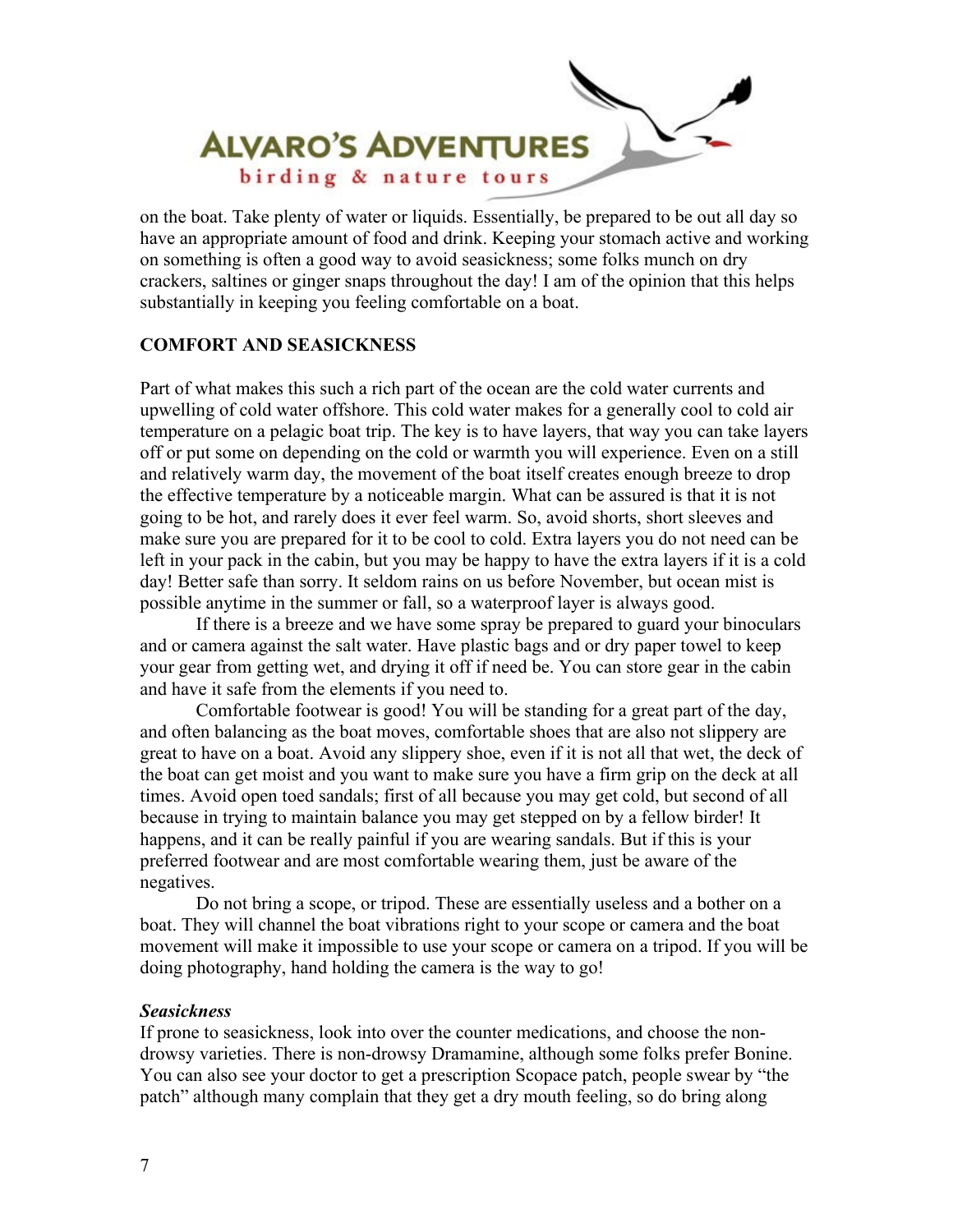

plenty of fluids. The main prevention is to get lots of rest the night before! The times I have felt seasick coming on have been when I have had too short a night before a boat trip. Also avoid alcohol and spicy food prior to trip. Eat something bland (i.e. toast and milk) so your stomach is not totally empty; keeping something in your stomach goes a long way to minimizing the effects of seasickness. Consider Ginger products: Ginger Snaps, Ginger Ale, Ginger candy, and also soda crackers.

Once on the boat, concentrate on the bird, whales, wildlife and keeping yourself in a "good frame of mind." If you are prone to seasickness, stay outside in the fresh air; do not head into the cabin more than is necessary. Also look at the horizon as much as you can! Hopefully the sea will provide enough distraction that discomfort will be the last thing on your mind, but if you are prone to  $it - call$  your doctor for the patch or get something over the counter.

#### **WEATHER ISSUES**

One thing we cannot control is the weather and sea conditions. There are three factors that can affect our trip. One is fog, the other is wind, and the third is sea swell. Sea level fog reduces visibility, although it often occurs when the wind is still and sea conditions are good. Fog will allow us to get to our destination, and often it does not last all day, but it does decrease chance of observations although sometimes less than you would think. Wind can churn up waves and create a wet situation on the boat from sea spray rising off the bow. In days of low wind, it will be drier on the boat. If the wind is high, then this could create wind waves that could keep us from reaching our destination; this depends on the strength of the wind and the direction it is coming from. Swells are the large rounded waves coming off the ocean, often created by distant storms. One can have large swells that are well spaced, and this will be fine. A moderate swell that is closely spaced will create a difficult ride, so we hope for either small swells or distantly spaced swells. We cannot do anything about the weather – but be aware that the sea conditions will dictate whether we can reach deeper waters or whether we even get off the dock. The ultimate decision on what we can do and where we can go will be up to the Captain. But just think good thoughts, and hope the weather will not be an issue at all – most of the times this is the case. *If it is raining but sea conditions are good, we will head out so prepare yourself with good rain gear, this may be a consideration only on winter trips, but do keep an eye on the weather.*

Weather information is available here: <http://www.ndbc.noaa.gov/data/Forecasts/FZUS56.KMTR.html>

The Coastside Fishing Club has various resources: <http://coastsidefishingclub.com/>

#### **BIRDS AND MAMMALS**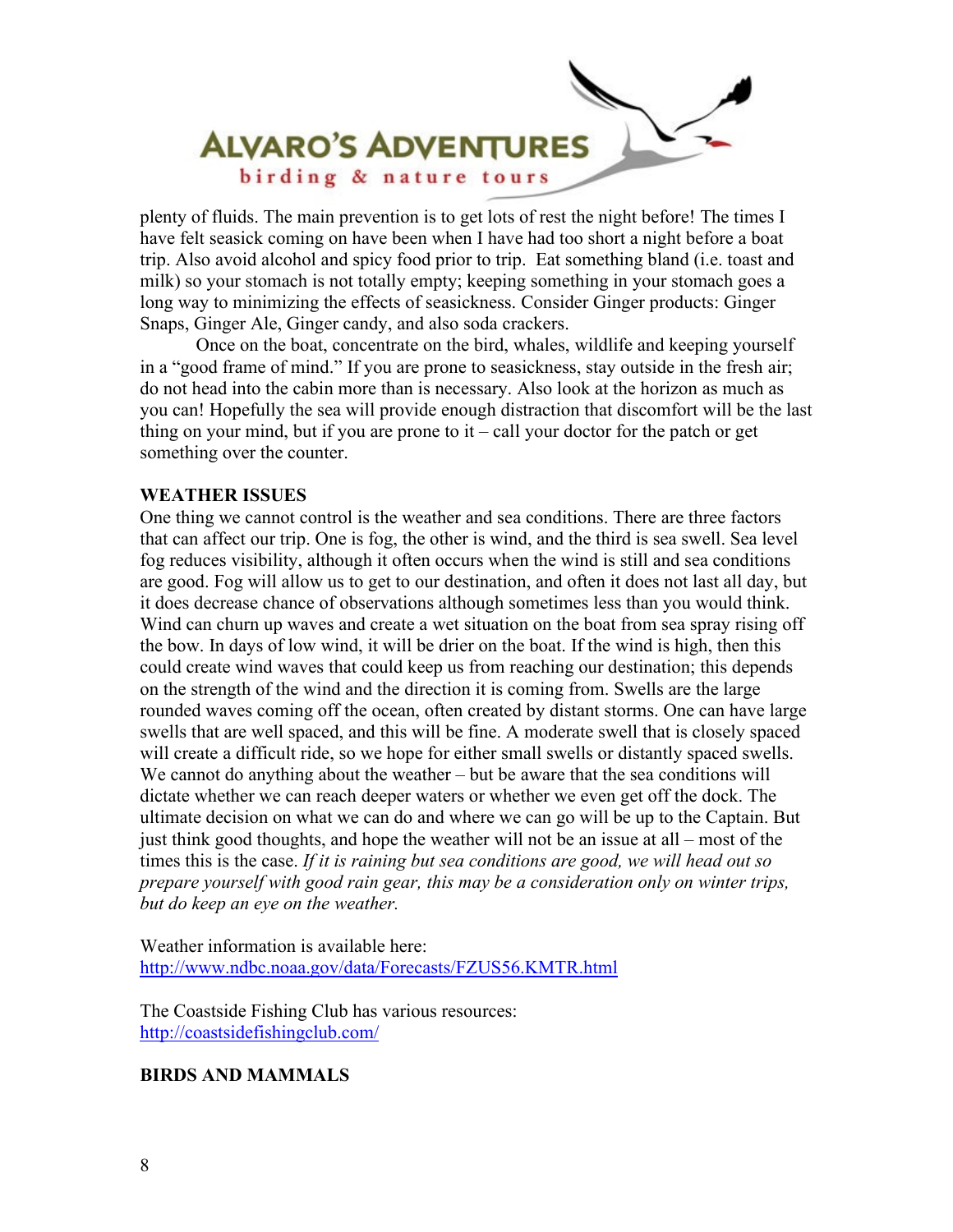

We are eBird friendly, and are happy to share the trip e-bird lists that are submitted by guides on the trip. eBird is a fantastic source for checking on the likelihood of finding certain species, these are the bar charts of occurrence for San Mateo County (where Half Moon Bay is found), as well as San Francisco County as some of our trips bird a great portion of times in their waters. Scroll to the tubenoses, gulls, alcids and phalaropes to get an idea of when birds are present offshore. Much of these data are the birds we report on our trips.

San Mateo County: **<http://tinyurl.com/m75rq92>** San Francisco County: **<http://tinyurl.com/m2rfcaa>**

As well, a file will be sent to you with a checklist of the most likely species we could encounter in a summer or fall pelagic trip. Some species are rarer and are bolded to note their higher level of rarity. This is an all-inclusive list for pelagic and Farallon Island trips, and does include some species which are not as likely on a Aug trip as on an October trip (mainly gulls) – so keep that in mind. We will try to see as much as possible, but nature always dictates what is out there for us to find. There are no guarantees that any species will be found, but we will try!!

# **CANCELLATION POLICIES**

# *Alvaro's Adventures is a registered California Seller of Travel, CST: 2105497-40, Registration as a seller of travel does not constitute approval by the State of California.*

Cancellation due to weather or any other reason is entirely at the discretion of the Captains of each boat. If the weather looks very bad, cancellation may occur the day before and we will make an attempt (phone or e-mail) to contact you and pass on the information. Remember, it is possible that the trip could be cancelled at the dock. There are no guarantees that we will sail until the captain says it is OK. Barring no communication from us, you should show up at the meeting spot and be prepared to sail.

 Trips to the Farallons have the aim of getting to the islands. If sea conditions do not allow us to arrive at the islands, no refund will be given. Similarly county trips will try as much as possible to stay in county waters, but sometimes weather and waves dictate what can happen. However, at all times we will make the best, safe effort to achieve the stated goals of each boat trip.

# **REFUNDS AND CREDITS**

The following are our policies concerning refunds:

- \* If for any reason the trip is cancelled, you will receive a full refund.
- \* If you cancel 10 days or more before the trip, you will receive a full refund.
- \* If you cancel less than 10 days before the trip, you will only receive a refund if we are